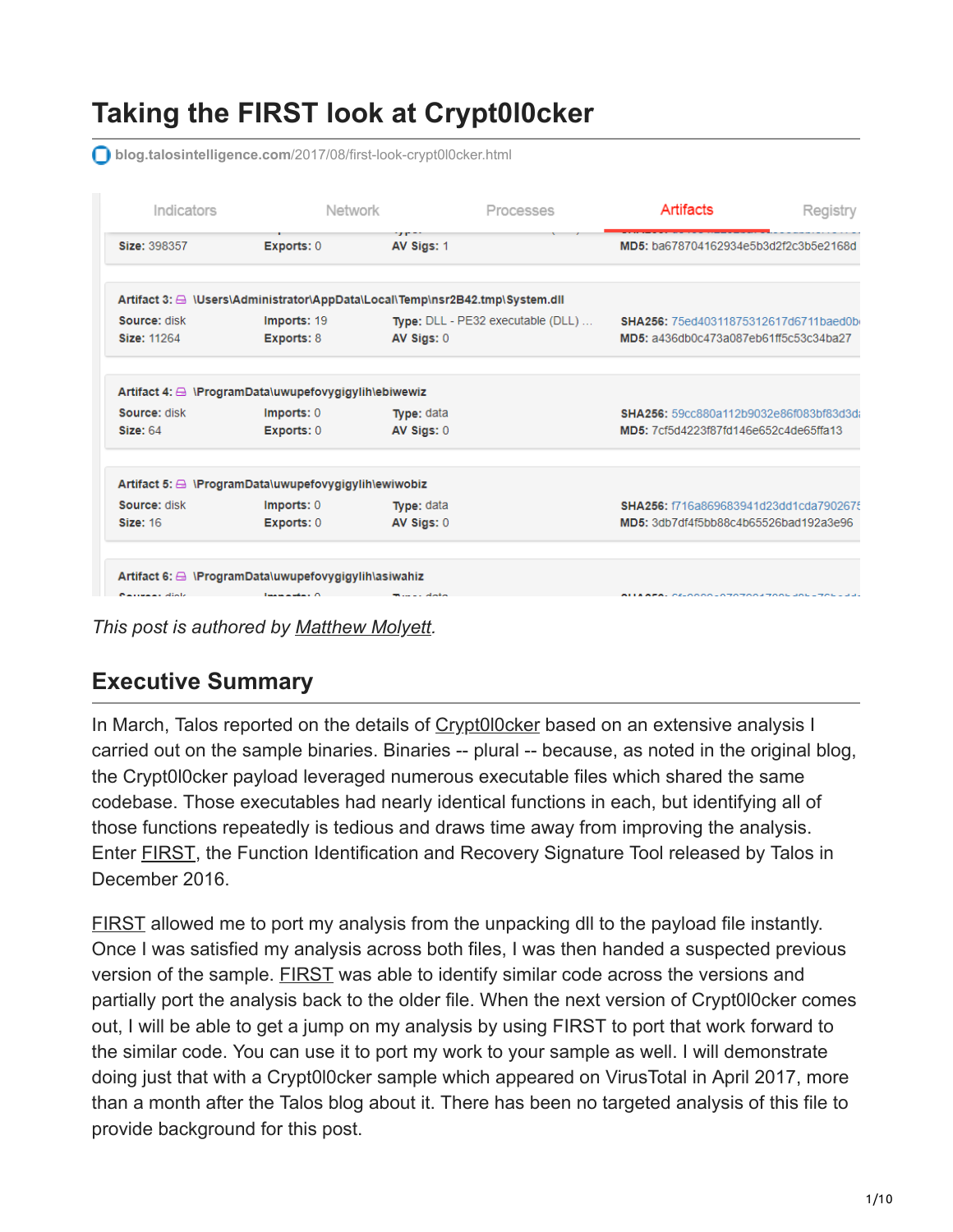#### **Locating the Sample**

Procuring a malware sample of a known family without analyzing it can feel like a heavy challenge to overcome. Thankfully, Talos can leverage Threat Grid sandbox reports of suspected malware samples that we receive. Such reports can be scanned for family IOCs. Per our previous analysis into Crypt0l0cker, the infection status of that version is stored in a file named ewiwobiz. By searching [Cisco Threat Grid](https://www.cisco.com/c/en/us/products/security/threat-grid/index.html) telemetry for files which created ewiwobiz, I identified a file which was probably a Crypt0l0cker executable.

| <b>Threat Grid</b> | Submit sample                                               | <b>A</b> Indicators<br>$Q$ Search $\sim$                                     |                                         |          |
|--------------------|-------------------------------------------------------------|------------------------------------------------------------------------------|-----------------------------------------|----------|
| Indicators         |                                                             | Network<br>Processes                                                         | Artifacts                               | Registry |
| Size: 398357       | Exports: 0                                                  | .<br>AV Sigs: 1                                                              | MD5: ba678704162934e5b3d2f2c3b5e2168d   |          |
|                    |                                                             | Artifact 3: @ \Users\Administrator\AppData\Local\Temp\nsr2B42.tmp\System.dll |                                         |          |
| Source: disk       | Imports: 19                                                 | Type: DLL - PE32 executable (DLL)                                            | SHA256: 75ed40311875312617d6711baed0b   |          |
| Size: 11264        | Exports: 8                                                  | AV Sigs: 0                                                                   | MD5: a436db0c473a087eb61ff5c53c34ba27   |          |
|                    | Artifact 4: △ \ProgramData\uwupefovygigylih\ebiwewiz        |                                                                              |                                         |          |
| Source: disk       | Imports: 0                                                  | Type: data                                                                   | SHA256: 59cc880a112b9032e86f083bf83d3d; |          |
| <b>Size: 64</b>    | Exports: 0                                                  | AV Sigs: 0                                                                   | MD5: 7cf5d4223f87fd146e652c4de65ffa13   |          |
|                    | Artifact 5: <b>△ \ProgramData\uwupefovygigylih\ewiwobiz</b> |                                                                              |                                         |          |
| Source: disk       | Imports: 0                                                  | Type: data                                                                   | SHA256: f716a869683941d23dd1cda7902675  |          |
| <b>Size: 16</b>    | Exports: 0                                                  | AV Sigs: 0                                                                   | MD5: 3db7df4f5bb88c4b65526bad192a3e96   |          |
|                    | Artifact 6: A \ProgramData\uwupefovygigylih\asiwahiz        |                                                                              |                                         |          |
| Source: disk       | Imports: 0                                                  | Type: data                                                                   | SHA256: 6fc2882e3707201708bd8ba76bedda  |          |
| Size: 398368       | Exports: 0                                                  | AV Sigs: 0                                                                   | MD5: 8646fdc0803627d99dd2f3105e1ab021   |          |

With a report to investigate, I needed to procure the actual sample. My sandbox report shows that the suspected Crypt0l0cker file is nearly 400 kb and likely a [Nullsoft Installer](https://en.wikipedia.org/wiki/Nullsoft_Scriptable_Install_System) file, which is a common packager. Static file information gives me the file hash which arms me with the ability to continue my investigation on VirusTotal.

|                 | <b>Threat Grid</b> $\bullet$ Submit sample <b>A</b> Indicators <b>Q</b> Search $\bullet$         |  | <sup>O</sup> Help |
|-----------------|--------------------------------------------------------------------------------------------------|--|-------------------|
|                 | Magic type PE32 executable (GUI) Intel 80386, for MS Windows, Nullsoft Installer self-extracting |  |                   |
| Analyzed as exe |                                                                                                  |  |                   |
|                 | SHA-256 d845e4f2292ba78a993dbbf6f1317894ce1a795c096d7959f3d718e583f1cea3                         |  |                   |
|                 | <b>SHA-1</b> ee2fc544baeb08740c6757521e721fd7b37f39bb                                            |  |                   |
|                 | MD5 ba678704162934e5b3d2f2c3b5e2168d                                                             |  |                   |

While the sample is clearly malicious, my VirusTotal inspection does not suggest that the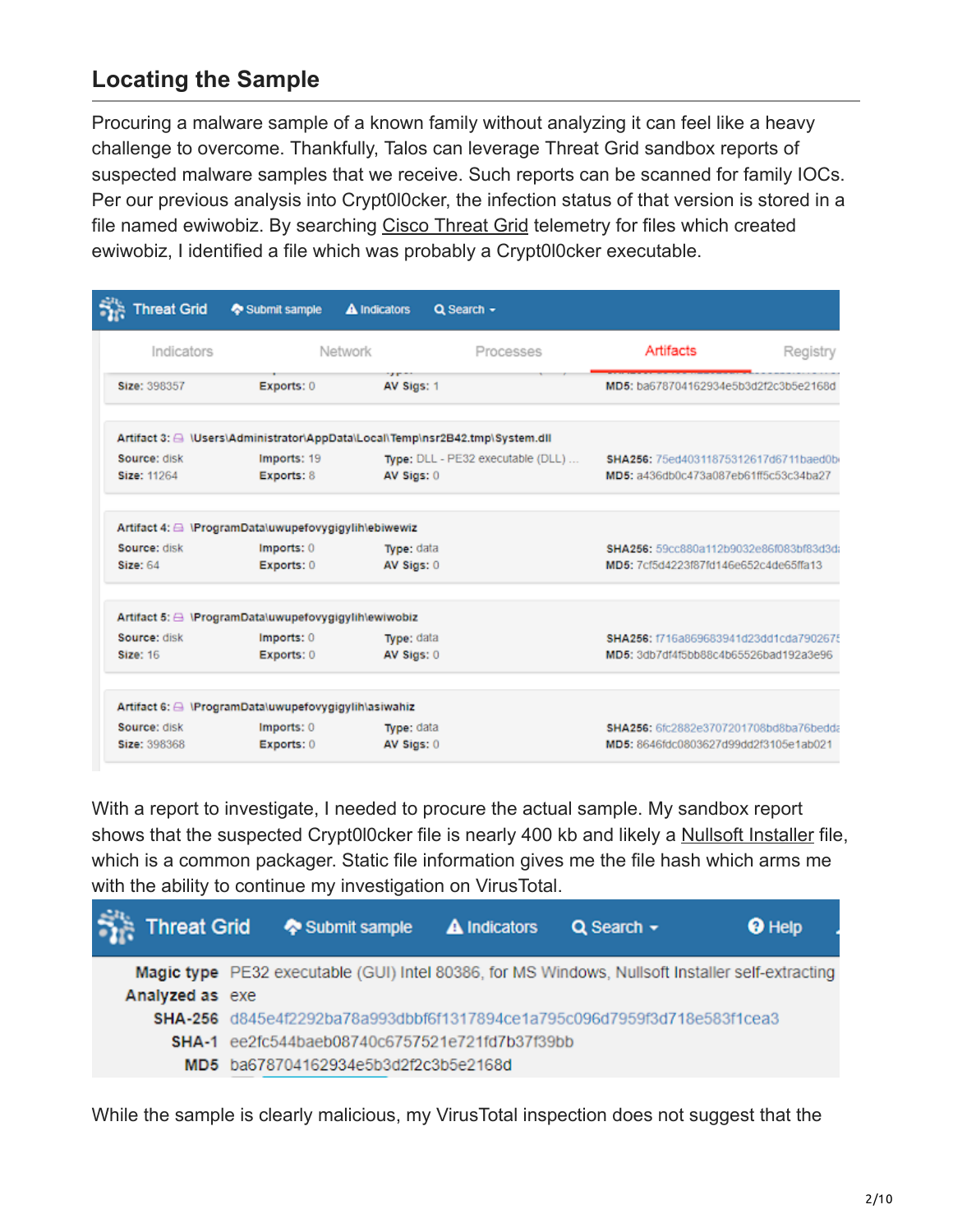sample belongs to any known family. No detections refer to Crypt0l0cker, TorrentLocker, a listed alias in the original Talos blog, nor [Teerac](https://www.bleepingcomputer.com/news/security/crypt0l0cker-ransomware-is-back-with-campaigns-targeting-europe/).

| Emsisoft   | Trojan. GenericKD. 4899437 (B)                | 4.0.0.834                    | 20170425 |
|------------|-----------------------------------------------|------------------------------|----------|
| Endgame    | malicious (high confidence)                   | 0.41                         | 20170419 |
| ESET-NOD32 | a variant of Win32/Injector.DNXZ              | 15308                        | 20170425 |
| F-Secure   | Trojan. GenericKD. 4899437                    | 11.0.19100.45                | 20170425 |
| Fortinet   | W32/Injector.DNXPItr                          | 5.4.233.0                    | 20170425 |
| GData      | Trojan. GenericKD. 4899437                    | A:25.12050B:25.9393 20170425 |          |
| Kaspersky  | HEUR: Trojan. Win32. Generic                  | 15.0.1.13                    | 20170425 |
| McAfee     | Artemis!BA6787041629                          | 6.0.6.653                    | 20170425 |
|            | McAfee-GW-Edition BehavesLike Win32 Ransom fc | v2015                        | 20170425 |

With a file sample in hand, and no static indication that I have located Crypt0l0cker, I move onto FIRST to discover how similar it is to known files.

### **Exploring the Sample**

| <b>Binary file</b>            | Portable executable for 80386 (PE) [pe.ldw]<br>MS-DOS executable (EXE) [dos.ldw] |                       |                                   |     |  |  |
|-------------------------------|----------------------------------------------------------------------------------|-----------------------|-----------------------------------|-----|--|--|
| Processor type                |                                                                                  |                       |                                   |     |  |  |
|                               | MetaPC (disassemble all opcodes) [metapc]                                        |                       |                                   | Set |  |  |
| Loading segment 0x00000000    |                                                                                  | Analysis<br>√ Enabled | Kernel options 1 Kernel options 2 |     |  |  |
| Loading offset                | 0x00000000                                                                       | Indicator enabled     | Processor options                 |     |  |  |
| <b>Options</b>                |                                                                                  |                       |                                   |     |  |  |
| Loading options               |                                                                                  | V Load resources      |                                   |     |  |  |
| $\checkmark$ Fil segment gaps |                                                                                  |                       | Rename DLL entries                |     |  |  |
| $\vee$ Create segments        |                                                                                  |                       | V Manual load                     |     |  |  |
| Create FLAT group             |                                                                                  |                       | √ Create imports segment          |     |  |  |
| Load as code segment          |                                                                                  |                       |                                   |     |  |  |

As the FIRST client code is an IDA Pro plugin, my first step was opening the file in my local IDA copy and allow auto-analysis. Upon completion, the start function was displayed in front of me at the graph view. I opened up the graph view context menu and requested FIRST lookups for all of the discovered functions.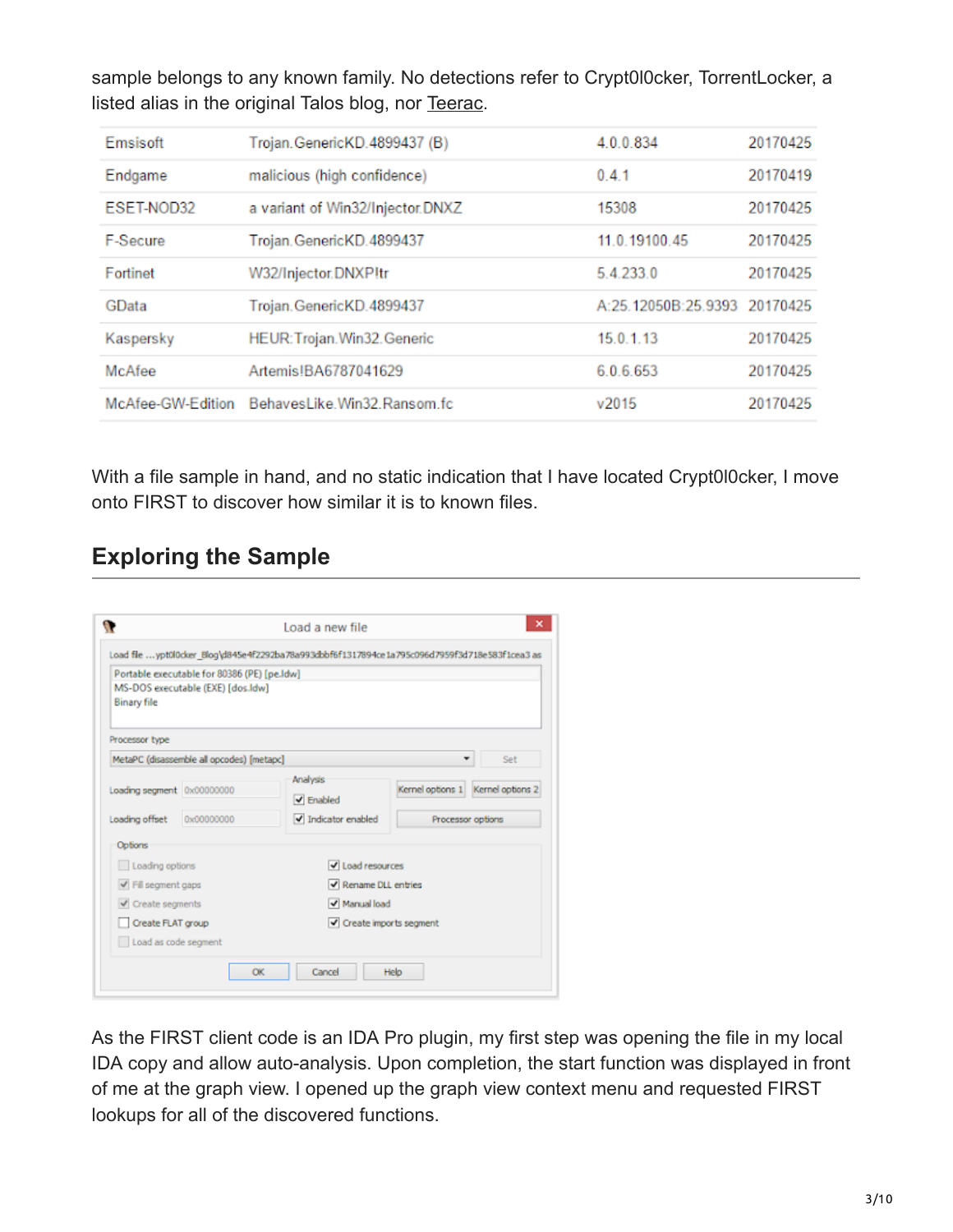

After a minute, the FIRST display shows that 13 of the functions have been previously identified and uploaded.

| <b>Check All Functions</b><br>Query FIRST's server for function metadata.<br>If a function within this IDB matches a signature found in FIRST then it and its metadata will be<br>available for you to select below to apply to your IDB. Select the function you wish to apply existing<br>metadata to in order to view the possible matches. |              |            |           |    | Applied<br>Selected               |              |
|------------------------------------------------------------------------------------------------------------------------------------------------------------------------------------------------------------------------------------------------------------------------------------------------------------------------------------------------|--------------|------------|-----------|----|-----------------------------------|--------------|
| Function                                                                                                                                                                                                                                                                                                                                       | Matches Rank | Similarity | Prototype | i. | <b>Engines</b>                    | Λ            |
| > 0x0040360e - sub_40360E                                                                                                                                                                                                                                                                                                                      |              |            |           |    |                                   |              |
| 0x00405a5f - sub_405A5F<br>⋋                                                                                                                                                                                                                                                                                                                   |              |            |           |    |                                   |              |
| 0x00405b78 - sub_405B78                                                                                                                                                                                                                                                                                                                        |              |            |           |    |                                   |              |
| 0x00405f15 - sub_405F15<br>⋗                                                                                                                                                                                                                                                                                                                   |              |            |           |    |                                   |              |
| 0x00405ad6 - sub_405AD6                                                                                                                                                                                                                                                                                                                        |              |            |           |    |                                   |              |
| 0x00405838 - sub 405838<br>⋗                                                                                                                                                                                                                                                                                                                   |              |            |           |    |                                   |              |
| 0x00405de3 - sub 405DE3                                                                                                                                                                                                                                                                                                                        |              |            |           |    |                                   |              |
| 0x0040564f - sub_40564F<br>⋋                                                                                                                                                                                                                                                                                                                   |              |            |           |    |                                   |              |
| 0x00405633 - sub_405633<br>⋋                                                                                                                                                                                                                                                                                                                   |              |            |           |    |                                   | $\checkmark$ |
| ≺                                                                                                                                                                                                                                                                                                                                              |              |            |           |    | ⋗                                 |              |
| Matched 13 out of 83 functions                                                                                                                                                                                                                                                                                                                 |              |            |           |    | $\vee$ Show only "sub " functions |              |
|                                                                                                                                                                                                                                                                                                                                                |              |            |           |    | Select Highest Ranked             |              |
|                                                                                                                                                                                                                                                                                                                                                |              |            |           |    |                                   |              |

Expanding the matched functions displays the metadata associated with that function, including a proposed name and function prototype. Notice that the files detected in this installer have been named to draw attention to the fact that these functions are known to be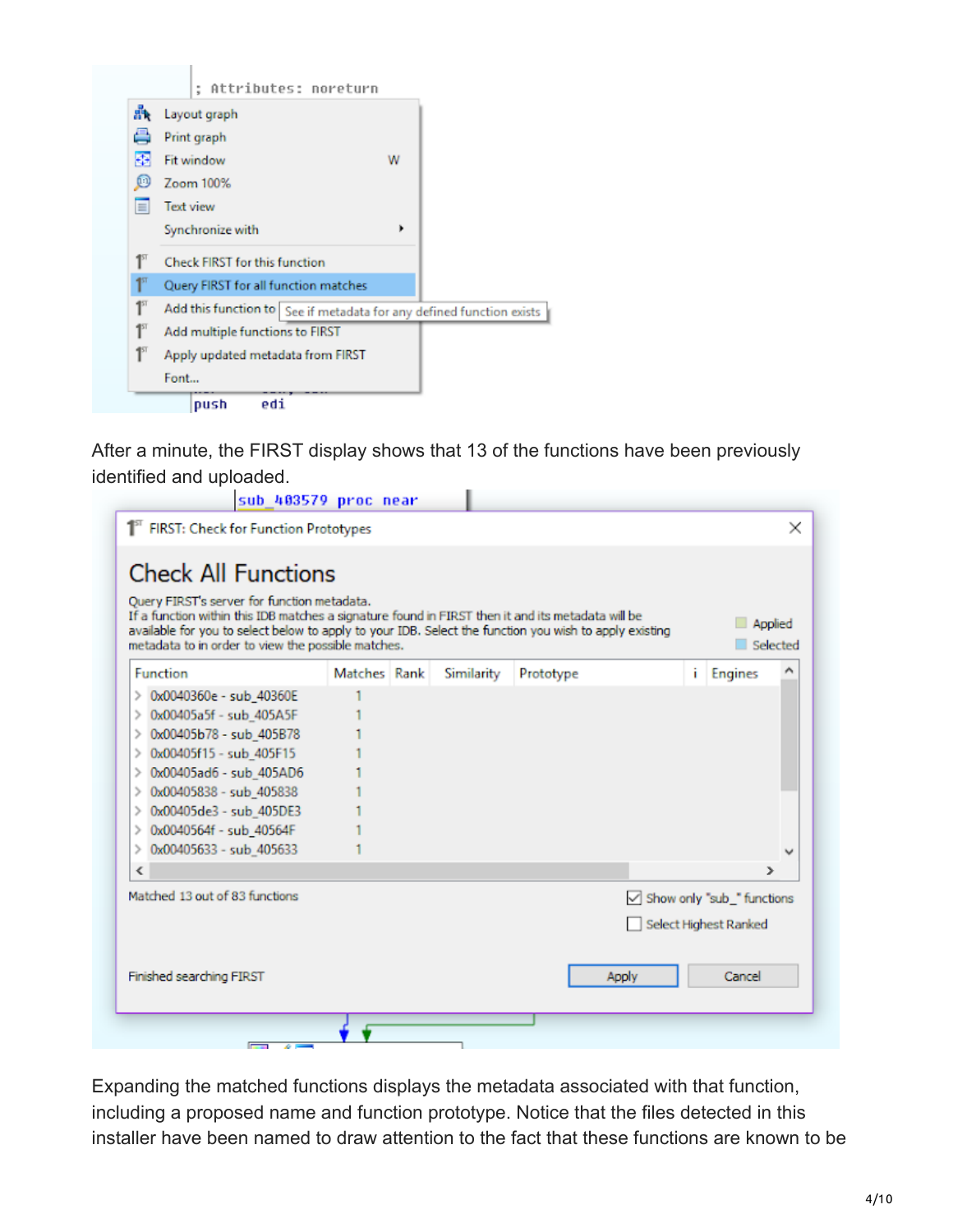in NullSoft Installers. I had previously marked up a different NullSoft Installer before and uploaded significant functions from it to assure that I would not do so again. In general, a malware analyst is wasting any time spent inspecting such a file. Identifying when a packer is in use and moving along to the true payload is a much better use of time.

| Query FIRST's server for function metadata.<br>If a function within this IDB matches a signature found in FIRST then it and its metadata will be<br>available for you to select below to apply to your IDB. Select the function you wish to apply existing<br>metadata to in order to view the possible matches. |              |   |            |                                        |    | Applied<br>Selected        |   |
|------------------------------------------------------------------------------------------------------------------------------------------------------------------------------------------------------------------------------------------------------------------------------------------------------------------|--------------|---|------------|----------------------------------------|----|----------------------------|---|
| Function                                                                                                                                                                                                                                                                                                         | Matches Rank |   | Similarity | Prototype                              | ĩ. | <b>Engines</b>             |   |
| $\vee$ 0x0040360e - sub_40360E                                                                                                                                                                                                                                                                                   |              |   |            |                                        |    |                            |   |
| > NullSoft_UnpackPayloa                                                                                                                                                                                                                                                                                          |              | 6 | 75.0%      | int _cdecl()                           |    | Mnemonicl                  |   |
| $\times$ 0x00405a5f - sub_405A5F                                                                                                                                                                                                                                                                                 |              |   |            |                                        |    |                            |   |
| > NullSoft_ReadRegValue                                                                                                                                                                                                                                                                                          |              |   | 90.0%      | int __stdcall(HKEY hKey,               |    | BasicMaskir                |   |
| $\times$ 0x00405b78 - sub 405B78                                                                                                                                                                                                                                                                                 |              |   |            |                                        |    |                            |   |
| > NullSoft BoundedString                                                                                                                                                                                                                                                                                         |              | 7 | 90.0%      | int __stdcall(LPSTR lpStri  ExactMatch |    |                            |   |
| > 0x00405f15 - sub_405F15                                                                                                                                                                                                                                                                                        |              |   |            |                                        |    |                            |   |
| $\geq$ 0x00405ad6 - sub 405AD6                                                                                                                                                                                                                                                                                   |              |   |            |                                        |    |                            |   |
| 0x00405838 - sub_405838<br>$\rightarrow$                                                                                                                                                                                                                                                                         |              |   |            |                                        |    |                            | v |
| ≺                                                                                                                                                                                                                                                                                                                |              |   |            |                                        |    | ⋗                          |   |
| Matched 13 out of 83 functions                                                                                                                                                                                                                                                                                   |              |   |            |                                        |    | Show only "sub_" functions |   |
|                                                                                                                                                                                                                                                                                                                  |              |   |            |                                        |    | Select Highest Ranked      |   |

Check the Select Highest Ranked checkbox and click Apply. The function names get applied across the database and we can see clearly that the sandbox analysis was correct. This file is a packer and we need to extract the original.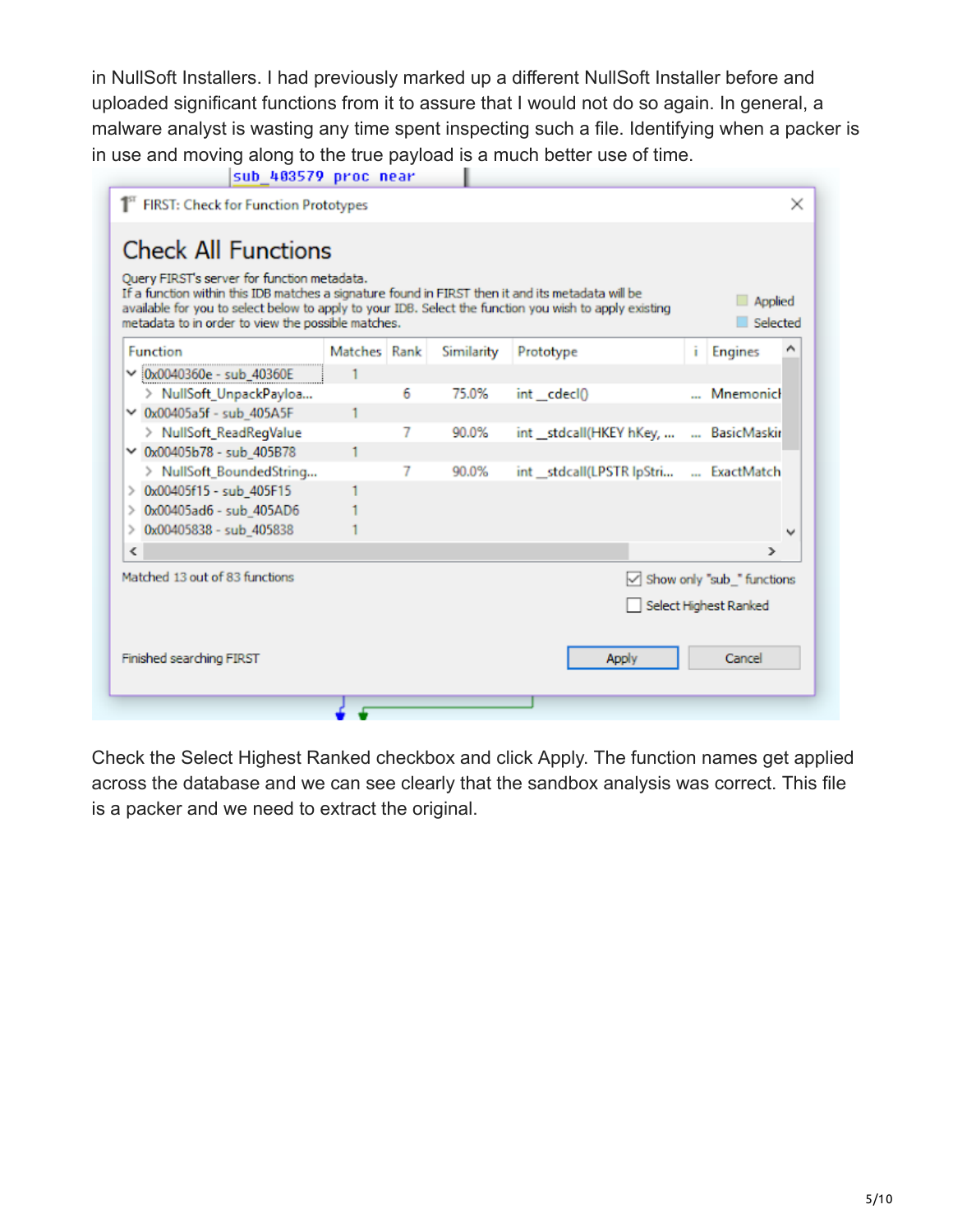| $\left\  \overline{f} \right\ $ Functions window | $\Box$ | Ð | × | $f$ Functions window         | □ | Ð | $\times$ |
|--------------------------------------------------|--------|---|---|------------------------------|---|---|----------|
| <b>Function name</b>                             |        |   | A | <b>Function name</b>         |   |   | A        |
| $\vert f \vert$<br>sub_4029E0                    |        |   |   | sub_4029E0<br>f              |   |   |          |
| $\overline{f}$<br>sub_4029FD                     |        |   |   | $\overline{f}$<br>sub_4029FD |   |   |          |
| $\overline{f}$<br>sub_402A3D                     |        |   |   | £<br>sub_402A3D              |   |   |          |
| $\overline{f}$<br>sub_402AF2                     |        |   |   | $\frac{f}{f}$<br>sub_402AF2  |   |   |          |
| $\overline{f}$<br>sub_402B07                     |        |   |   | sub_402B07                   |   |   |          |
| $\overline{f}$<br>DialogFunc                     |        |   |   | DialogFunc                   |   |   |          |
| $\overline{f}$<br>sub_402BC5                     |        |   |   | $\overline{f}$<br>sub_402BC5 |   |   |          |
| $\overline{f}$<br>NullSoft_IntegrityCheck        |        |   |   | sub_402C29<br>$\frac{f}{f}$  |   |   |          |
| $\overline{f}$<br>sub_402E62                     |        |   |   | sub_402E62                   |   |   |          |
| $\overline{f}$<br>sub_403055                     |        |   |   | sub_403055                   |   |   |          |
| $\overline{f}$<br>sub_40306B                     |        |   |   | $\overline{f}$<br>sub_40306B |   |   |          |
| $\overline{f}$<br>NullSoft_CreateTempFile        |        |   |   | $\overline{f}$<br>sub_403082 |   |   |          |
| $\overline{f}$<br>start                          |        |   |   | $\overline{f}$<br>start      |   |   |          |
| $\overline{f}$<br>sub_403534                     |        |   |   | sub_403534<br>f              |   |   |          |
| $\overline{f}$<br>sub_40355E                     |        |   |   | $\frac{f}{f}$<br>sub_40355E  |   |   |          |
| $\overline{f}$<br>sub_403579                     |        |   |   | sub_403579                   |   |   |          |
| $\overline{f}$<br>sub_4035AE                     |        |   |   | $\frac{f}{f}$<br>sub_4035AE  |   |   |          |
| $\overline{f}$<br>sub_4035CC                     |        |   |   | sub_4035CC                   |   |   |          |
| $\overline{f}$<br>NullSoft_UnpackPayloadAndRun   |        |   |   | sub_40360E                   |   |   |          |
| $\mathcal{F}$<br>sub_4038D3                      |        |   |   | $\overline{f}$<br>sub_4038D3 |   |   |          |
|                                                  |        |   |   |                              |   |   |          |

# **Unpacking the Sample**

I admit that at this point I cheated to perform the unpack. From previous extraction of Crypt0l0cker files protected with NullSoft I already knew that the install script consisted of [consuming multiple encrypted blobs, internally decrypt the payload, and run it via Process](https://www.endgame.com/blog/technical-blog/ten-process-injection-techniques-technical-survey-common-and-trending-process) Hollowing. As such, allowing it to run debugged and breaking on WriteProcessMemory should present the payload buffer to me.

There was a complication though, because the install script loaded and unloaded System.dll many times. The ModLoad notification caused the debugger to consume the majority of the process cycles, effectively causing a denial of service against the debugger. I allowed this system to run for over an hour without getting beyond this delay.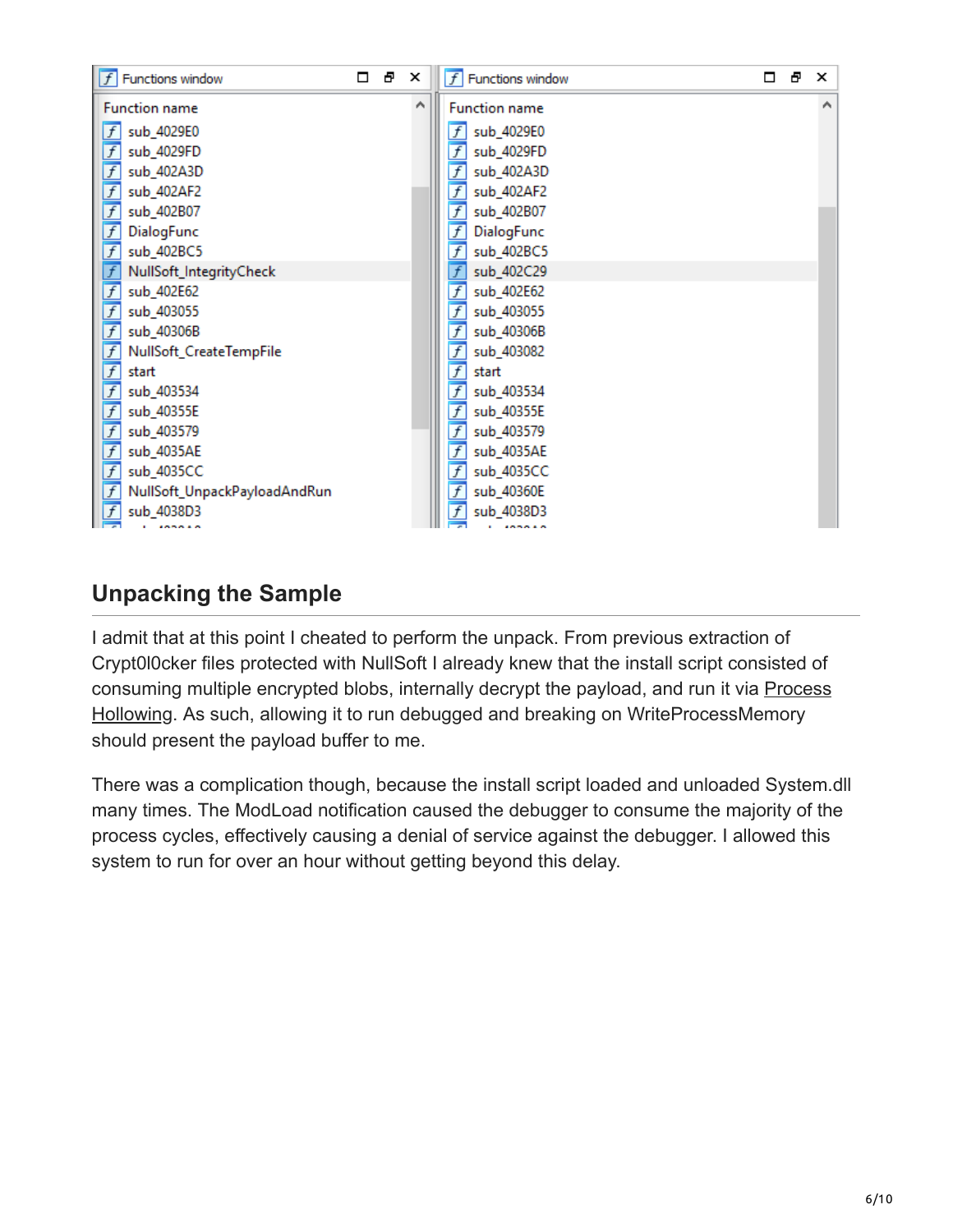| 모티<br>Command<br>noqtoaq:<br>/badUUUU /bDebUUU<br>U: \VindoVs\5VSWUVb4\U5EK3Z.dll<br>́<br>HodLoad: 76810000 7690d000<br>C:\Vindovs\SysWOV64\GDI32.dll<br>C:\Vindovs\SysW0V64\SHELL32.dll<br>HodLoad: 74b20000 75be5000<br>ModLoad: 765f0000 7669e000<br>C:\Vindovs\SysWOV64\ADVAPI32.dll<br>ModLoad: 740b0000 742a7000<br>C:\Vindovs\VinSxS\x86_nicrosoft.vindovs.connot<br>ModLoad: 75cf0000 75e09000<br>C:\Vindovs\SysVOV64\ole32.dll<br>ModLoad: 73b60000 73b68000<br>C:\Vindovs\SysWOV64\VERSION.dll<br>C:\Vindovs\SysWOV64\nsvcrt.dll<br>ModLoad: 76a10000 76ac1000<br>HodLoad: 749a0000 74ad6000<br>C:\Vindovs\SvsWOV64\coabase.dll<br>HodLoad: 74ae0000 74b20000<br>C:\Vindovs\SysWOV64\SHLVAPI.dll<br>HodLoad: 76ec0000 76ef4000<br>C:\Vindovs\SvsVOV64\sechost.dll<br>C:\Vindovs\SysWOV64\RPCRT4.dll<br>HodLoad: 75c40000 75cec000<br>HodLoad: 74970000 7498c000<br>C:\Vindovs\SysWOV64\SspiCli.dll<br>C:\Vindovs\SysWOV64\CRYPTBASE.dl1<br>HodLoad: 74960000 74969000<br>ModLoad: 74900000 74951000<br>C:\Vindovs\SysWOV64\bcryptPrimitives.dll<br>(a70.9e0): Break instruction exception - code 80000003 (first chance)<br>eax=00000000 ebx=00000003 ecx=b0830000 edx=00000000 esi=00000000 edi=00000(<br>eip=77370545 esp=0018fac4 ebp=0018faf0 iop1=0<br>nv up ei pl zr na pe<br>cs=0023 ss=002b ds=002b es=002b fs=0053 gs=002b ===<br>$et1 - 000002$<br>Ξ<br>ntdll!LdrpDoDebuggerBreak+0x2b:<br>3<br>77370545 cc<br>int<br>v<br>$\leq$<br>$\mathbf{m}$<br>><br>0:000 | El a whint exe<br>E a winlogon.exe<br>a dwm.exe<br>El <b>Capitorer.exe</b><br>will vintoolsd exe<br>El Di proceso este<br>Of procesp64.exe<br>⊟ D windbg.exe<br><b>Greylock.exe</b> | 0.28<br>0.06<br>0.19<br>0.82<br>0.03 |
|-------------------------------------------------------------------------------------------------------------------------------------------------------------------------------------------------------------------------------------------------------------------------------------------------------------------------------------------------------------------------------------------------------------------------------------------------------------------------------------------------------------------------------------------------------------------------------------------------------------------------------------------------------------------------------------------------------------------------------------------------------------------------------------------------------------------------------------------------------------------------------------------------------------------------------------------------------------------------------------------------------------------------------------------------------------------------------------------------------------------------------------------------------------------------------------------------------------------------------------------------------------------------------------------------------------------------------------------------------------------------------------------------------------------------------------------------------------------------------------|-------------------------------------------------------------------------------------------------------------------------------------------------------------------------------------|--------------------------------------|
| Ln 0, Col 0   Sys 0:< Local>   Proc 000:a70   Thrd 000:9e0   ASM   OVR   CAPS   NUM                                                                                                                                                                                                                                                                                                                                                                                                                                                                                                                                                                                                                                                                                                                                                                                                                                                                                                                                                                                                                                                                                                                                                                                                                                                                                                                                                                                                 | CPU Usage: 1.75%                                                                                                                                                                    | <b>Commit Charge: 11</b>             |
| <b>Section</b><br>Qg<br>胡<br>冨<br>$\sum$<br>÷<br>æ.                                                                                                                                                                                                                                                                                                                                                                                                                                                                                                                                                                                                                                                                                                                                                                                                                                                                                                                                                                                                                                                                                                                                                                                                                                                                                                                                                                                                                                 |                                                                                                                                                                                     |                                      |

By disabling the ModLoad notification via '[sxi ld](http://blog.opensecurityresearch.com/2013/12/getting-started-with-windbg-part-2.html)' I could get my debugger to allow the System.dll file to be loaded without triggering the significant extra processing. Crypt0l0cker then was able to spike up to 99% of the CPU use to, rather than the debugger holding on to 80%.



I dumped out the PE image file and prepared to continue with FIRST.

#### **Exploring the Real File**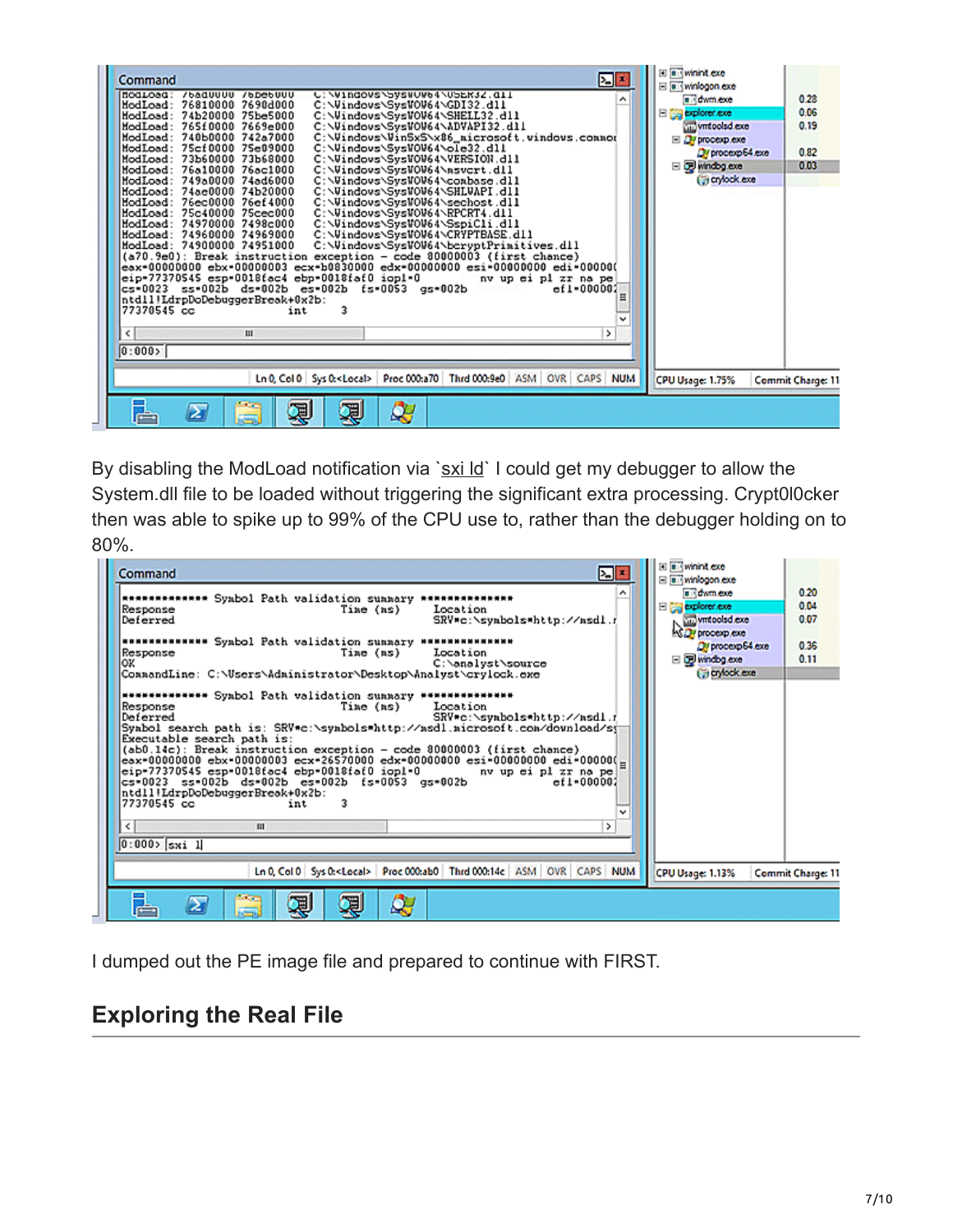| <b>Binary file</b>                                | Portable executable for 80386 (PE) [pe.ldw]<br>MS-DOS executable (EXE) [dos.ldw] |                                           |                                      |  |  |  |  |
|---------------------------------------------------|----------------------------------------------------------------------------------|-------------------------------------------|--------------------------------------|--|--|--|--|
| Processor type                                    | MetaPC (disassemble all opcodes) [metapc]                                        |                                           | Set                                  |  |  |  |  |
| Loading segment 0x00000000                        |                                                                                  | Analysis<br>$\blacktriangleright$ Enabled | Kernel options 2<br>Kernel options 1 |  |  |  |  |
| Loading offset                                    | 0x00000000                                                                       | $\blacktriangleright$ Indicator enabled   | Processor options                    |  |  |  |  |
| Options<br>Loading options                        |                                                                                  | √ Load resources                          |                                      |  |  |  |  |
| √ Fill segment gaps                               |                                                                                  |                                           | √ Rename DLL entries                 |  |  |  |  |
| $\checkmark$ Create segments<br>Create FLAT group |                                                                                  | √ Manual load<br>√ Create imports segment |                                      |  |  |  |  |

Again, the first step of using FIRST was opening the extracted file in IDA Pro. This file was built as a Windows GUI file on top of the Visual Studio C runtime. Thus, the runtime was identified during auto-analysis and I was left with a graph view displaying the WinMain@16 function. Using the FIRST command from the context menu, I checked for the existence of metadata for just that one function. It was discovered as Crytp0l0cker\_WinMain@16. Looking pretty likely that this is, in fact, Crytp0l0cker.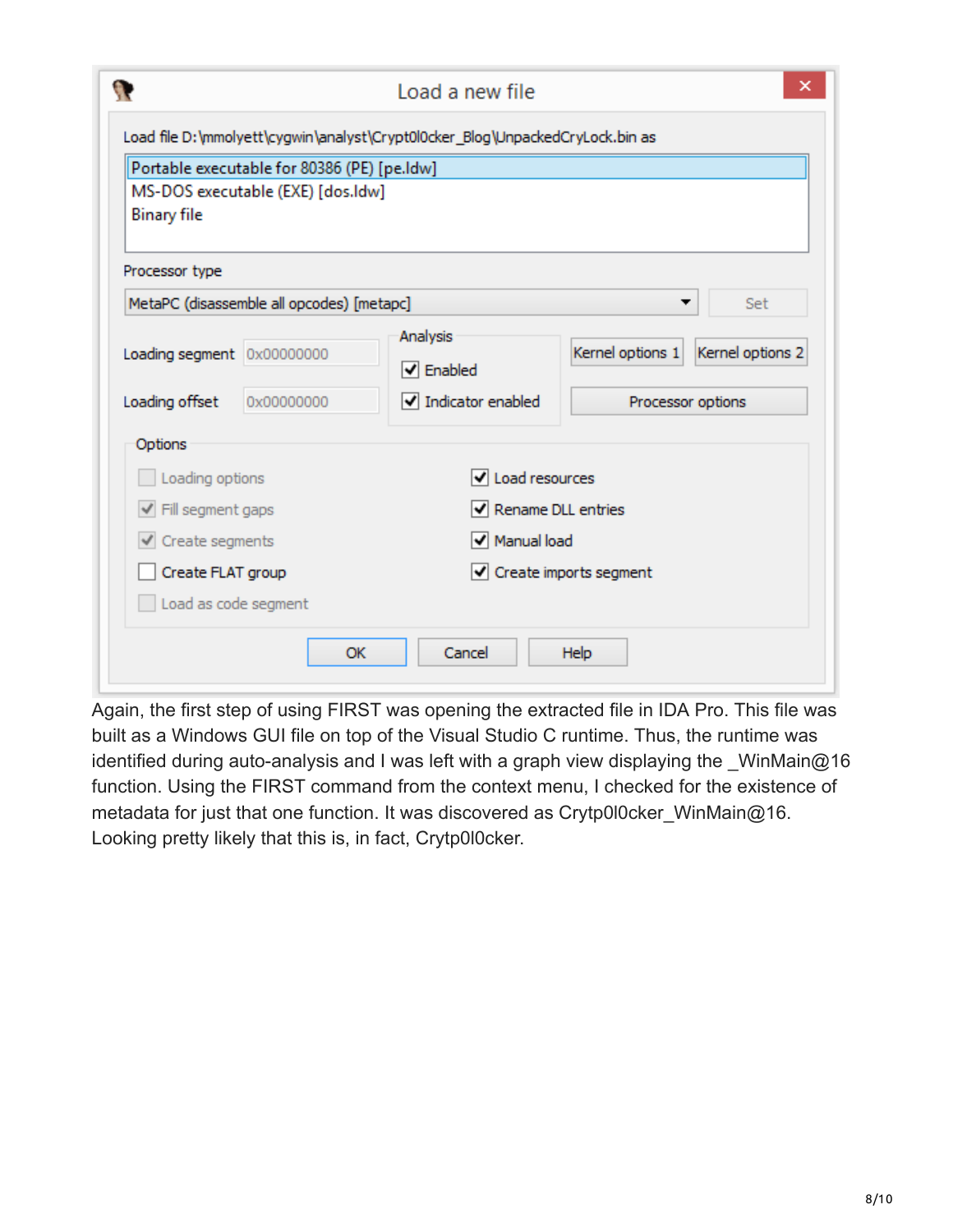

With confidence that FIRST will be useful, since it had a result for WinMain@16, I began the search for the full file. At 436 functions this is not a quick lookup, so go get a fresh cup of coffee and let FIRST work. Since this file uses a known runtime, the runtime files are also known to FIRST. You can filter those functions with the Show only "sub\_" functions checkbox.



After FIRST completes 78 new function markups are applied out of 295 total known functions. With 78 Crytp0l0cker \* functions identified, you can now dig in on the shoulder of days of professional malware analysis.

#### **Conclusion**